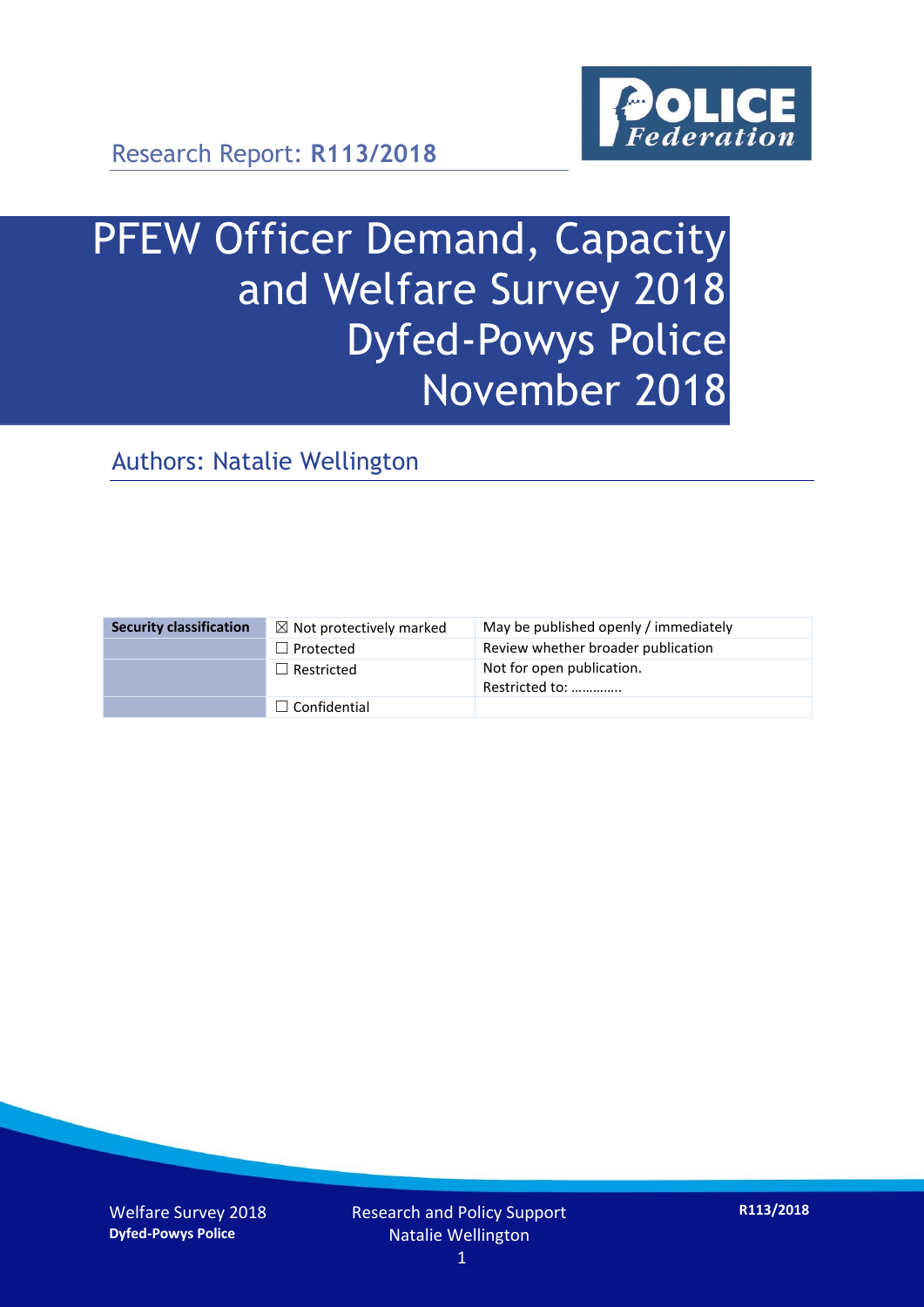### **FOREWORD**

#### **INTRODUCTION**

Over the last decade, the impact of reducing policing budgets on officer numbers has been considerable, with a 15% fall in officer numbers over a seven year period from a high of 142,056 in 2009 to 121,010 in March 2018. $^{\mathrm{i}}$  Evidence from a focus group study conducted by the PFEW<sup>ii</sup> highlighted that these reductions may be having a negative effect on officers individual wellbeing. It was within this context that the Police Federation of England and Wales (PFEW) began a biennial Demand, Capacity and Welfare Survey. The 2018 PFEW Officer Demand, Capacity and Welfare Survey is the second iteration of the survey.

This report provides a summary of responses to key questions from the 2018 PFEW Officer Demand, Capacity and Welfare Survey from respondents in Dyfed-Powys Police.

Where appropriate, details of average responses from last year, or the police service as a whole, are also presented. However, differences across these figures have not been tested to assess whether they are statistically significant<sup>1</sup>; therefore any and all differences reported are for guidance only and must be treated with caution.

Force rankings have not been included, because not all differences are statistically significant. In addition, forces with fewer than 100 respondents were not provided with a force level report as their sample size was too small to be representative of the force as a whole and may have enabled identification of individuals based on their demographics.

Please be aware that the total number of responses for each item may vary slightly as not all items were answered by all respondents, and all percentages are rounded to the nearest whole number. In addition, the actual differences between any and all groups may be quite small and these details should be considered when interpreting the data.

Welfare Survey 2018 **Dyfed-Powys Police**

-

 $<sup>1</sup>$  As all the data are derived from samples of the population, rather than the whole population, percentage figures calculated are strictly</sup> speaking estimates, rather than exact measures. This means that every figure has a margin of error associated with it. Hence a very small percentage difference year on year may be due to sampling, rather than to actual changes.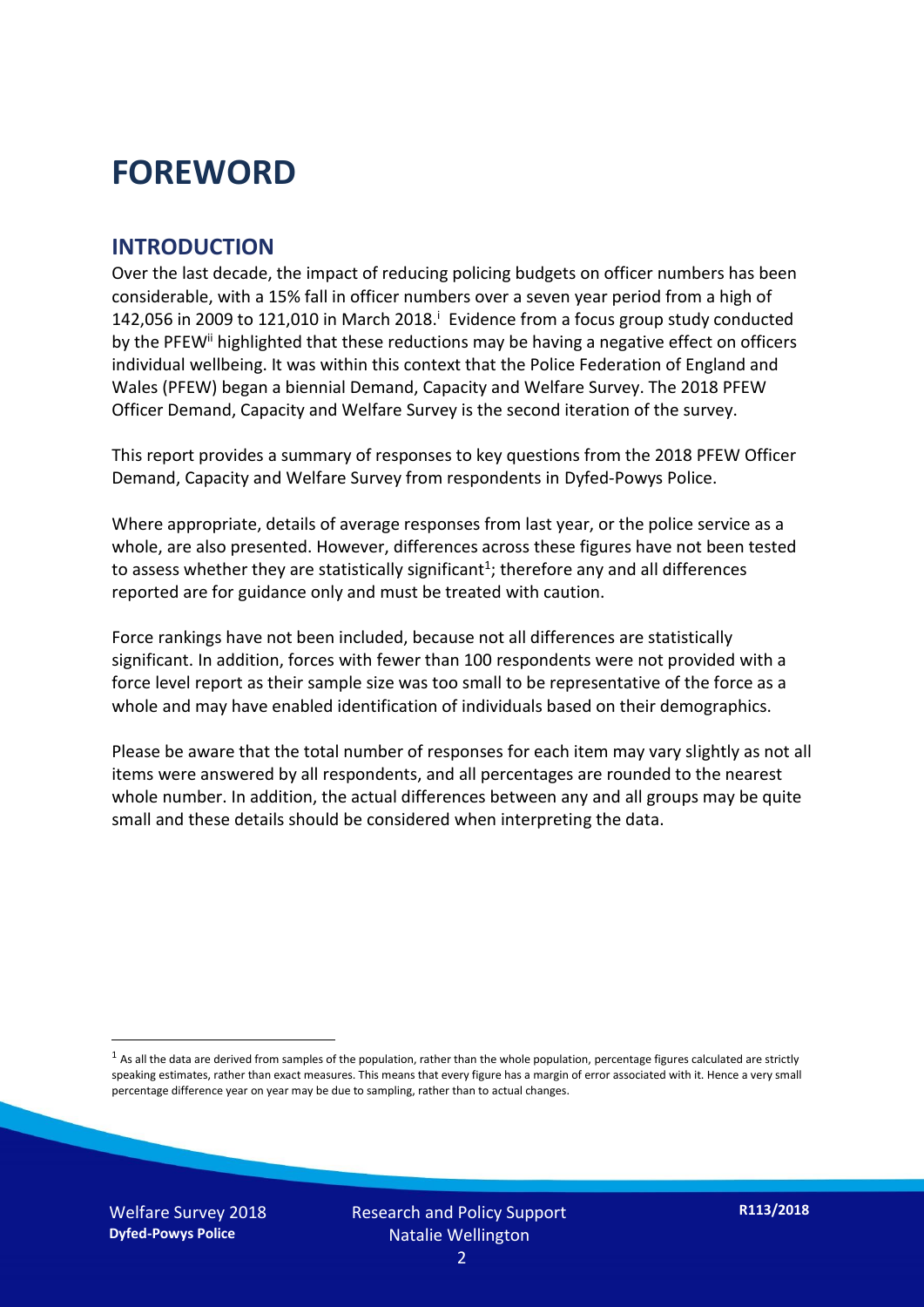#### **RESPONSE RATES AND DEMOGRAPHICS**

Survey responses were gathered over a six-week period between August and September 2018. All officers of the federated ranks in England and Wales were eligible to participate.

Analyses were conducted on a sample of 18,100 responses drawn from all 43 forces across England and Wales.<sup>2</sup> The national response rate for the 2018 survey was 15%.

Overall 4% of respondents (n=788) to the survey declined to state which force they belonged to. These responses have been included within the national data but are excluded from force-level analyses.

188 responses were received from Dyfed-Powys Police, representing a response rate of around 16%. <sup>3</sup> The margin of error for this report has been calculated using the size of the sample and the population. At a 95% confidence level, this force report has a 7% margin of error. If the margin of error is less than 5%, it can be considered to be within the normal bounds of academic rigor.<sup>4</sup> If this threshold has not been met, the results from this report must be interpreted with caution.

63% of responses from Dyfed-Powys Police were received from male officers and 31% of responses were from female officers. The other 6% preferred not to say or identified in another way. In regards to rank, 74% of respondents from Dyfed-Powys Police were Constables, 18% were Sergeants, 7% were Inspectors, and 1% were Chief Inspectors. 3% of responses from Dyfed-Powys Police were received from Black and Minority Ethnic (BME) officers.

-

 $2$  Data were removed where the respondent indicated they were not currently a police officer or they gave implausible answers – for full exclusion criteria, please see the full report.

<sup>3</sup> Based on March 2018 Home Office figures of officer headcount, for full details please see item ii in the reference section.

<sup>4</sup> The generally accepted academic standards is a 95% confidence level with a 5% (or less) margin of error.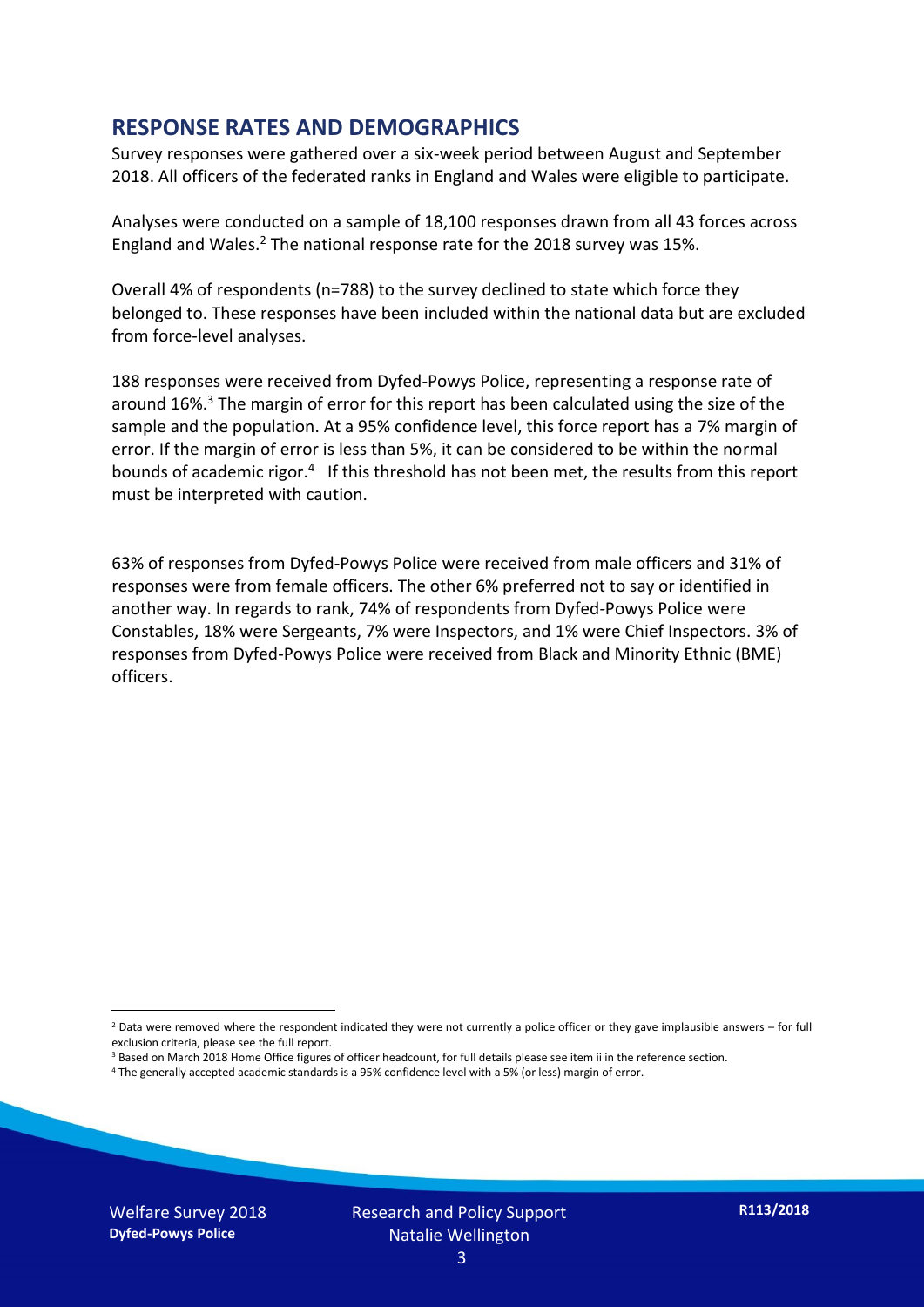### **INFOGRAPHIC**



#### **Who responded?**

**188** responses were received from Dyfed-Powys Police, representing a **16%** response rate



Welfare Survey 2018 **Dyfed-Powys Police**

Research and Policy Support Natalie Wellington

**R113/2018**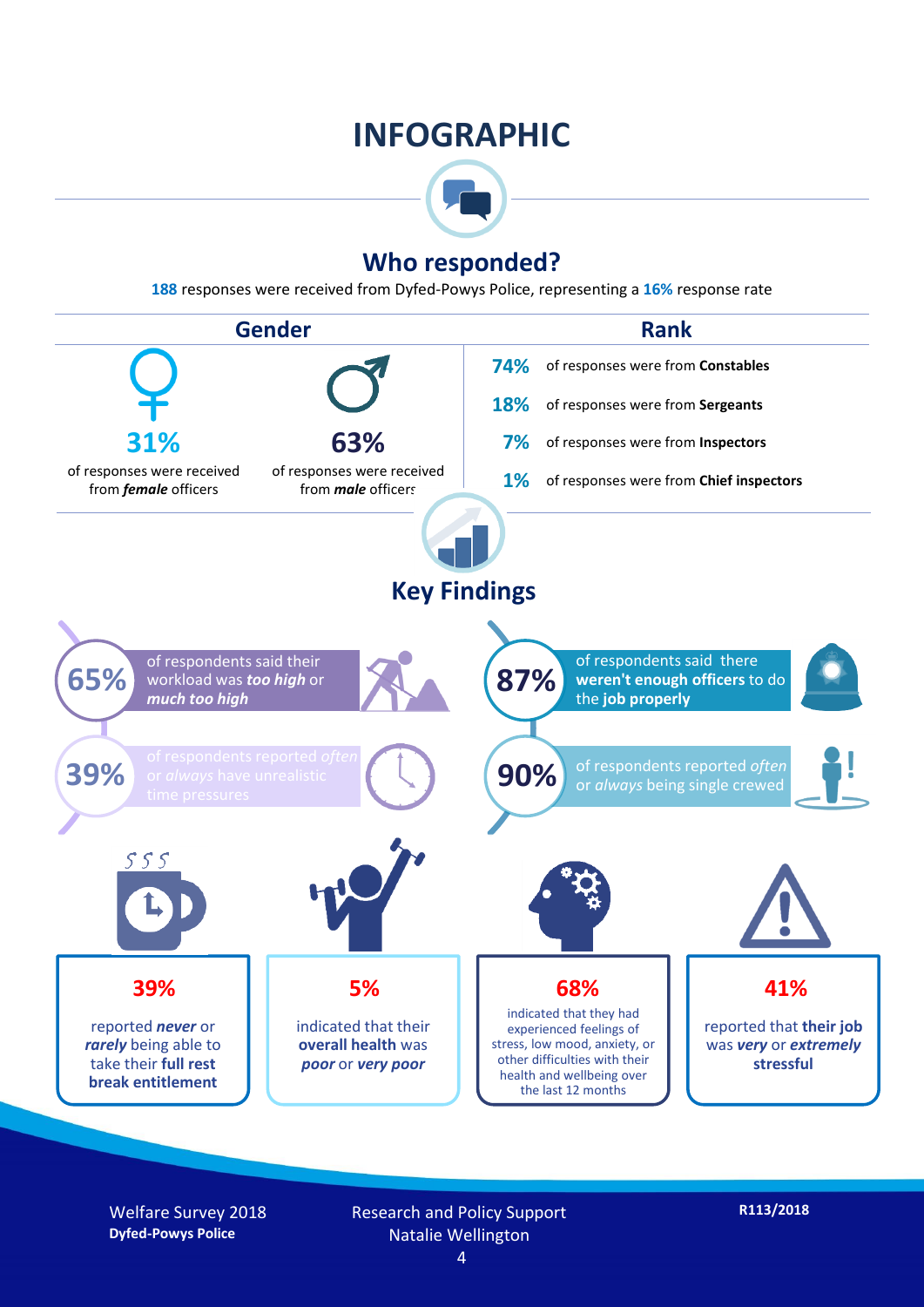### **Executive Summary**

- **188** responses were received from Dyfed-Powys Police, representing a response rate of around **16%**.
- The average (mean) rating for overall Job satisfaction for respondents from Dyfed-Powys Police was **4/10.**
- Frequent single crewing (often or always) was reported by **90%** of respondents from Dyfed-Powys Police.
- **39%** of respondents from Dyfed-Powys Police reported *never* or *rarely* being able to take their **full rest break entitlement***; higher than* the proportion in 2016.
- **65%** of respondents from Dyfed-Powys Police said their **workload** was *too high* or *much too high; higher than* the proportion in 2016.
- **39%** of respondents from Dyfed-Powys Police reported *often* or *always* **having unrealistic time pressures***; higher than* the proportion in 2016.
- **87%** of respondents from Dyfed-Powys Police said there **weren't enough officers to do the job properly***; higher than* the proportion in 2016.
- **9%** said that they had **enough time engage in proactive policing** in their team/unit*; lower than* the proportion in 2016.
- **5%** of respondents from Dyfed-Powys Police indicated that their **overall health** was *poor* or *very poor.*
- **68%** of respondents from Dyfed-Powys Police indicated that they had **experienced feelings of stress, low mood, anxiety, or other difficulties with their health and wellbeing** over the last 12 months.
- **41%** of respondents from Dyfed-Powys Police reported that their job was *very* or *extremely* **stressful***; higher than* the proportion in 2016.
- **19%** of Dyfed-Powys Police respondents reported that they had suffered **one or more injuries** that required medical attention as a result of **work-related violence** in the last year.
- **13%** of Dyfed-Powys Police respondents reported that they had suffered **one or more injuries** that required medical attention as a result of **work-related accidents**  in the last year.
- **37%** of respondents from Dyfed-Powys Police felt that someone would be **treated differently (in a negative way)** if they disclosed difficulties with their mental health and wellbeing; *lower than* the proportion in 2016.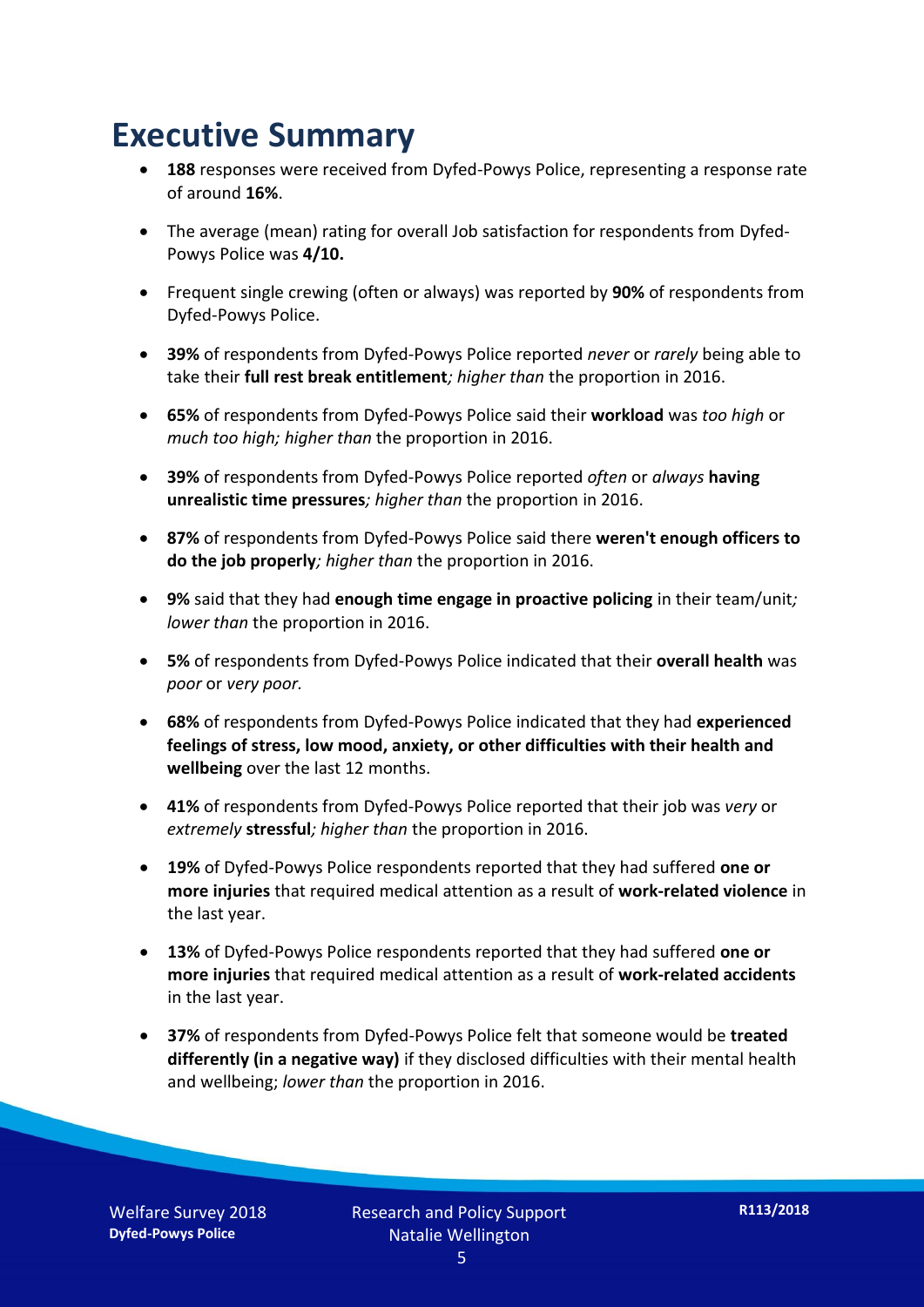## **1. WORKING ARRANGEMENTS**

#### **1.1. OVERALL JOB SATISFACTION**

Respondents were asked to rate their overall job satisfaction between 0 and 10, where 0 was 'not at all satisfied' and 10 was 'completely satisfied.'

The average (mean) rating for overall job satisfaction for respondents from Dyfed-Powys Police was 4/10 (range 0-10), with 25% of respondents reporting an overall job satisfaction rating of 2 or less.

This can be compared to the National average of 4/10, and 32% of respondents reported an overall job satisfaction rating of 2 or less.

#### **1.2. SHIFTS**

3% of respondents from Dyfed-Powys Police reported that their formal shift duration was more than the 8-10 hours advised by the Health and Safety Executive<sup>iii</sup> and the Police Negotiating Board,<sup>iv</sup> and 3% of respondents indicated a shift length of 12 hours or more.

7% of the national sample indicated that their formal shift duration was more than 8-10 hours, and 5% indicated a shift length of 12 hours or more.

#### **1.3. SINGLE CREWING**

Among respondents from Dyfed-Powys Police, for whom this item was applicable, 90% reported being single crewed either *often* or *always* over the previous 12 month period. This can be compared with 75% of respondents from the national sample.

#### **1.4. BREAKS, REST DAYS AND ANNUAL LEAVE**

39% of respondents from Dyfed-Powys Police reported *never* or *rarely being* able to take their full rest break entitlement, and 41% reported having had two or more rest days cancelled in the previous 12 month period. In addition, 21% of respondents from Dyfed-Powys Police told us that they have not been able to take their full annual leave entitlement in the previous 12 month period.

Historical comparison for items relating to breaks, rest days and annual leave for **Dyfed-Powys Police**, are provided in Table 1.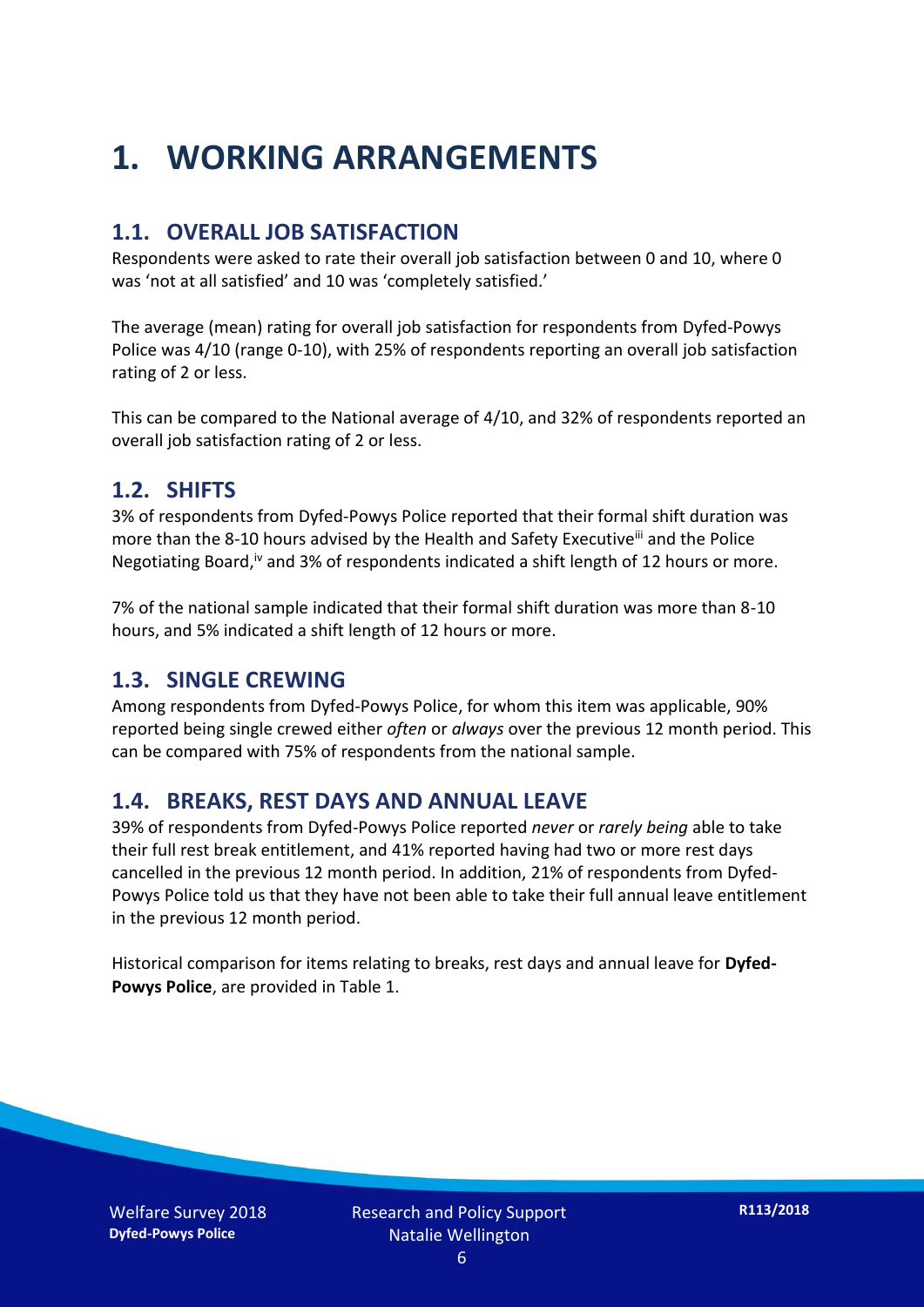| Table 1: Force level figures for breaks, rest days and<br>annual leave     | 2016 | 2018 |
|----------------------------------------------------------------------------|------|------|
| Reported being never or rarely able to take full rest<br>break entitlement | 33%  | 39%  |
| Reported having 2 or more rest days cancelled in the<br>previous 12 months | 55%  | 41%  |
| Reported being unable to take their full annual leave<br>entitlement       | 28%  | 21%  |

Historical comparisons for items relating to breaks, rest days and annual leave for the **police service as a whole**, are provided in the table below.

| Table 2: National figures for breaks, rest days and<br>annual leave        | 2016 | 2018 |
|----------------------------------------------------------------------------|------|------|
| Reported being never or rarely able to take full rest<br>break entitlement | 53%  | 52%  |
| Reported having 2 or more rest days cancelled in the<br>previous 12 months | 76%  | 67%  |
| Reported being unable to take their full annual leave<br>entitlement       | 33%  | 31%  |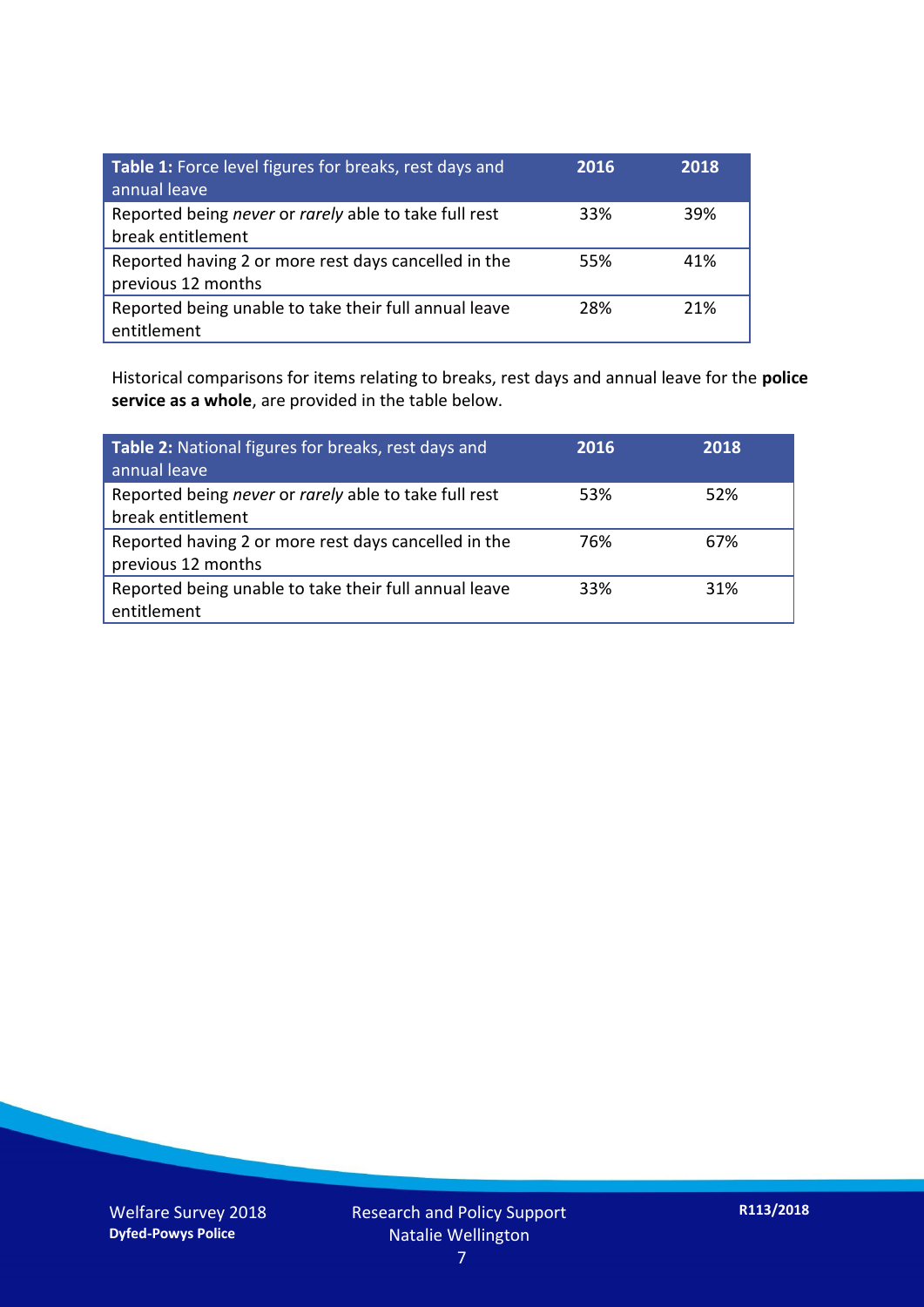## **2. DEMAND**

#### **2.1. WORKLOAD**

65% of respondents from Dyfed-Powys Police told us that their workload is currently *too high*, or *much too high* – *lower than* the proportion from the national sample (72%) and *higher than* the proportion reported by Dyfed-Powys Police in the 2016 Demand, Capacity and Welfare Survey.

#### **2.2. HSE MANAGEMENT STANDARDS**

The UK Health and Safety Executive published the Management Standards Indicator Tool (MSIT) to assist organisations in the assessment of workers exposure to dimensions of the psychosocial work environment that, if not properly managed, can lead to harm to health.<sup>v</sup> The 25-item version of the MSIT<sup>vi</sup> contains four items that measure job demands, which were included as part of the Demand, Capacity and Welfare Survey.

39% of respondents from Dyfed-Powys Police told us that they *often* or *always* have unachievable deadlines, and 47% that they *often* or *always* have to neglect some tasks because they have too much to do.

Historical comparisons for the MSIT job demand items for **Dyfed-Powys Police** are provided in the table below.

| Table 3: Force level figures for HSE MSIT job demands | 2016 | 2018 |
|-------------------------------------------------------|------|------|
| Often or always have unrealistic time pressures       | 33%  | 39%  |
| Often or always pressured to work long hours          | 20%  | 30%  |
| Often or always have to neglect some tasks because    | 45%  | 47%  |
| they have too much to do                              |      |      |
| Often or always have unachievable deadlines           | 29%  | 39%  |

Historical comparison for the MSIT job demand items for the **police service as a whole**, are provided in the table below.

| Table 4: National figures for HSE MSIT job demands | 2016 | 2018 |
|----------------------------------------------------|------|------|
| Often or always have unrealistic time pressures    | 35%  | 40%  |
| Often or always pressured to work long hours       | 26%  | 29%  |
| Often or always have to neglect some tasks because | 43%  | 54%  |
| they have too much to do                           |      |      |
| Often or always have unachievable deadlines        | 29%  | 38%  |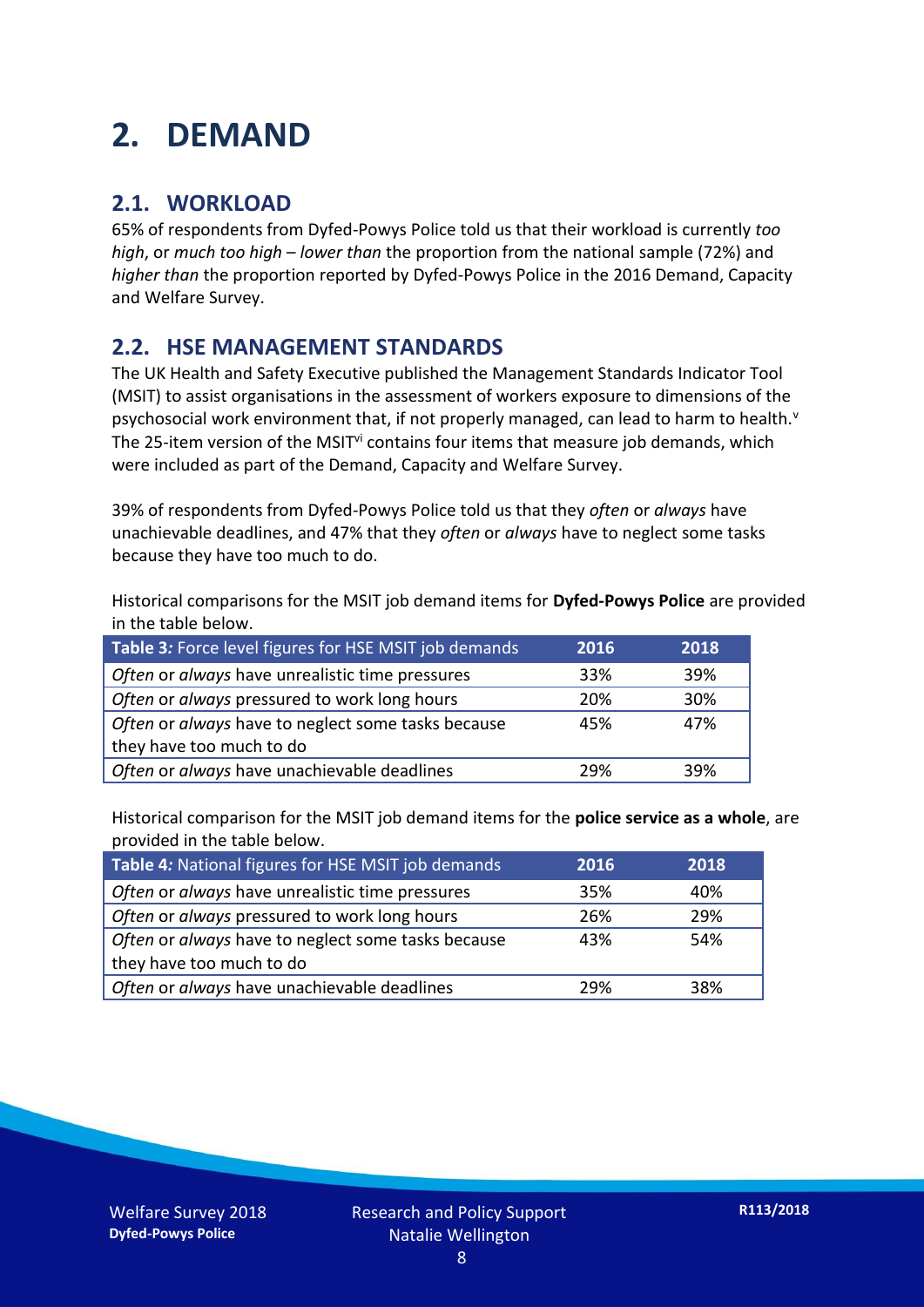#### **2.3. AMOUNT AND PACE OF WORK**

75% of respondents from Dyfed-Powys Police *disagreed* or *strongly disagreed* that they were able to meet all of the conflicting demands on their time, whilst 9% *agreed* or *strongly agreed* that they had enough time engage in proactive policing in their team/unit. The proportion of officers from Dyfed-Powys Police reporting to have enough time to engage in proactive policing is *lower than* the proportion in 2016.

Across the police service as a whole, 74% of respondents *disagreed* or *strongly disagreed* that they were able to meet all of the conflicting demands on their time and 90% *disagreed* or *strongly disagreed* that there are enough officers to manage all the demands made on their team/unit.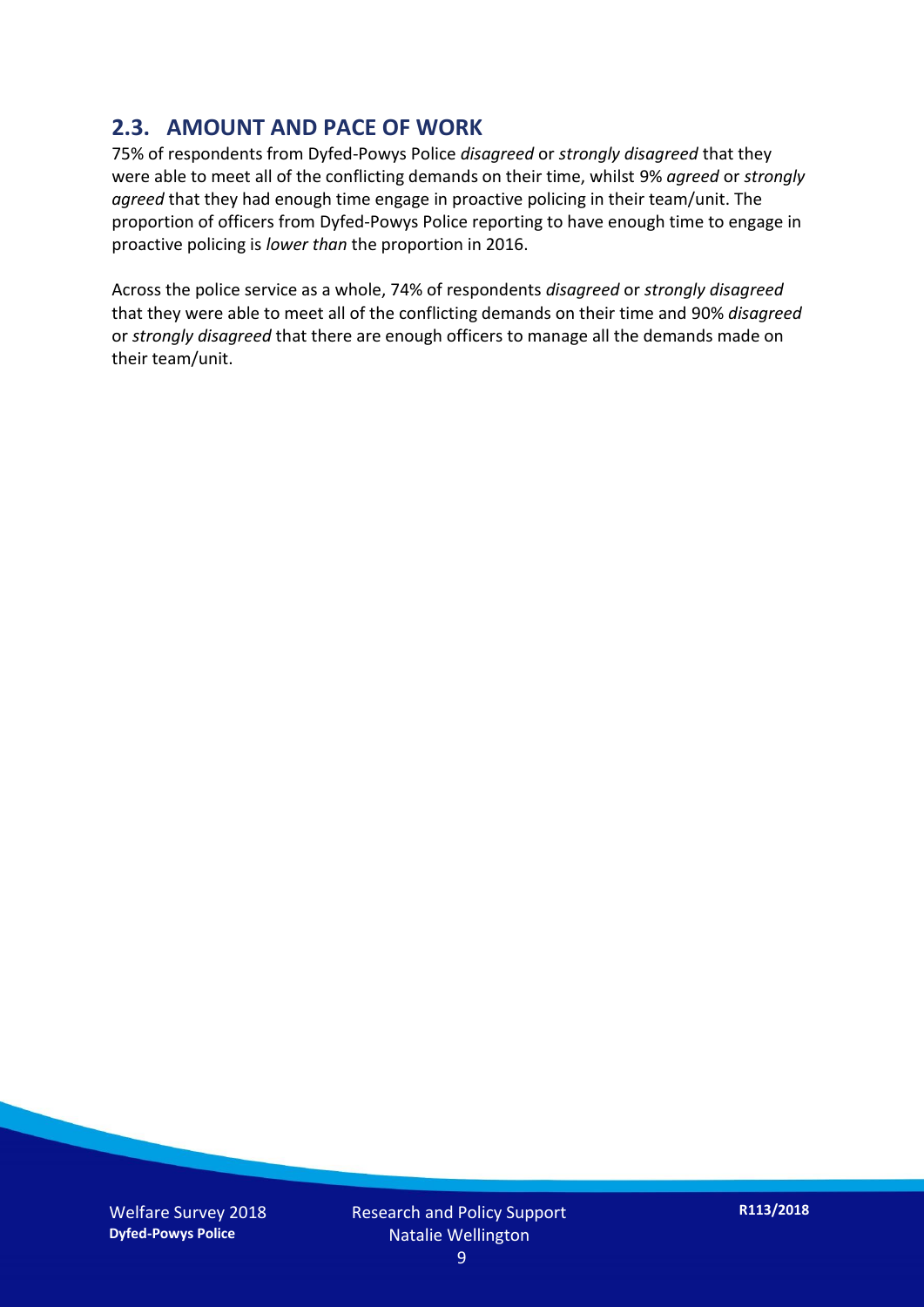## **3. CAPACITY**

#### **3.1. MINIMUM OFFICER STAFFING**

31% of respondents from Dyfed-Powys Police indicated that their team or unit had a minimum officer staffing level.

Among respondents whose team or unit had a minimum officer staffing level, 24% indicated that this level was *never* or *rarely* achieved. This can be compared to 2016 where 12% of respondents from Dyfed-Powys Police indicated that the minimum officer staffing level was *never* or *rarely* achieved.

#### **3.2. OFFICER STAFFING ARRANGEMENTS**

77% of respondents *disagreed* or *strongly disagreed* that the way officer staffing levels are determined in their team/unit seems to be effective; *higher than* the proportion reported in 2016.

Historical comparisons of two key items relating to capacity to deal with demand for **Dyfed-Powys Police** are provided in the table below.

| Table 5: Force level figures for key items relating to capacity                                                     |                                                      |      |  |
|---------------------------------------------------------------------------------------------------------------------|------------------------------------------------------|------|--|
| <b>Statements</b>                                                                                                   | % of respondents who<br>disagreed with the statement |      |  |
|                                                                                                                     | 2016                                                 | 2018 |  |
| There are enough officers in my team/unit for me to do<br>my job properly                                           | 75%                                                  | 87%  |  |
| In my experience, we generally have enough officers to<br>manage all the demands being made on us as a<br>team/unit | 79%                                                  | 93%  |  |

Historical comparisons of the same items for the **police service as a whole** are provided in the table below.

| Table 6: National figures for key items relating to capacity                                                        |                                                      |      |  |  |
|---------------------------------------------------------------------------------------------------------------------|------------------------------------------------------|------|--|--|
| <b>Statements</b>                                                                                                   | % of respondents who<br>disagreed with the statement |      |  |  |
|                                                                                                                     | 2016                                                 | 2018 |  |  |
| There are enough officers in my team/unit for me to do<br>my job properly                                           | 78%                                                  | 83%  |  |  |
| In my experience, we generally have enough officers to<br>manage all the demands being made on us as a<br>team/unit | 85%                                                  | 90%  |  |  |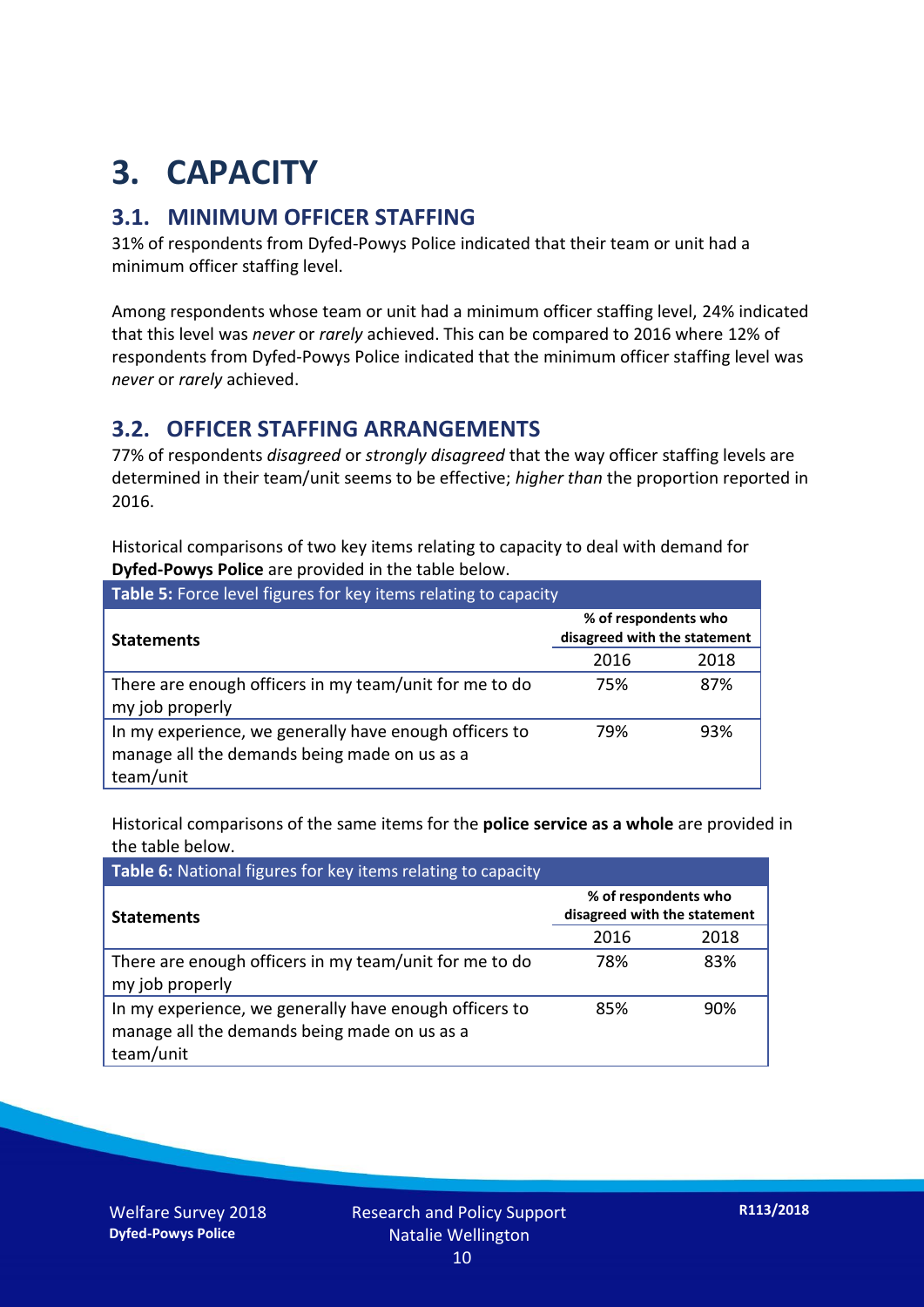## **4. HEALTH AND WELLBEING**

#### **4.1. OVERALL LIFE SATISFACTION**

Respondents were asked to rate their overall life satisfaction between 0 and 10, where 0 was 'not at all satisfied' and 10 was 'completely satisfied.'

The average (mean) rating for overall life satisfaction for respondents from Dyfed-Powys Police was 6/10 (range 0-10). 12% of respondents reported life satisfaction rating of 2 or less.

These results can be compared to the National average of 6/10, with 15% of respondents reporting an overall life satisfaction rating of 2 or less.

#### **4.2. OVERALL PHYSICAL HEALTH**

Participants were asked to rate their overal health on a scale from *very good* to *very poor*. An historical comparison for both national and local figures for this item are below.

| Table 7: Self-rated overall physical health |                       | 2016 | 2018 |
|---------------------------------------------|-----------------------|------|------|
| <b>Force level figures</b>                  | Very poor             | 1%   | 1%   |
|                                             | Poor                  | 10%  | 4%   |
|                                             | Neither good nor poor | 20%  | 15%  |
|                                             | Good                  | 62%  | 56%  |
|                                             | Very good             | 7%   | 24%  |
| <b>National figures</b>                     | Very poor             | 1%   | 1%   |
|                                             | Poor                  | 11%  | 6%   |
|                                             | Neither good nor poor | 23%  | 17%  |
|                                             | Good                  | 53%  | 54%  |
|                                             | Very good             | 13%  | 23%  |

#### **4.3. SINGLE ITEM INDICATOR OF STRESS**

Work related stress was measured using a single-item measure. 41% of respondents from Dyfed-Powys Police presented with a non-diagnostic case of work-related stress.<sup>vii</sup>

This is *higher than* the proportion reported in the 2016 iteration of this survey and *lower than* the proportion reported in this year's national results.

Stress outside of work was assessed using an adaptation of the work-related stress measure. 8% of respondents from Dyfed-Powys Police presented with a non-diagnostic case of stress outside of work.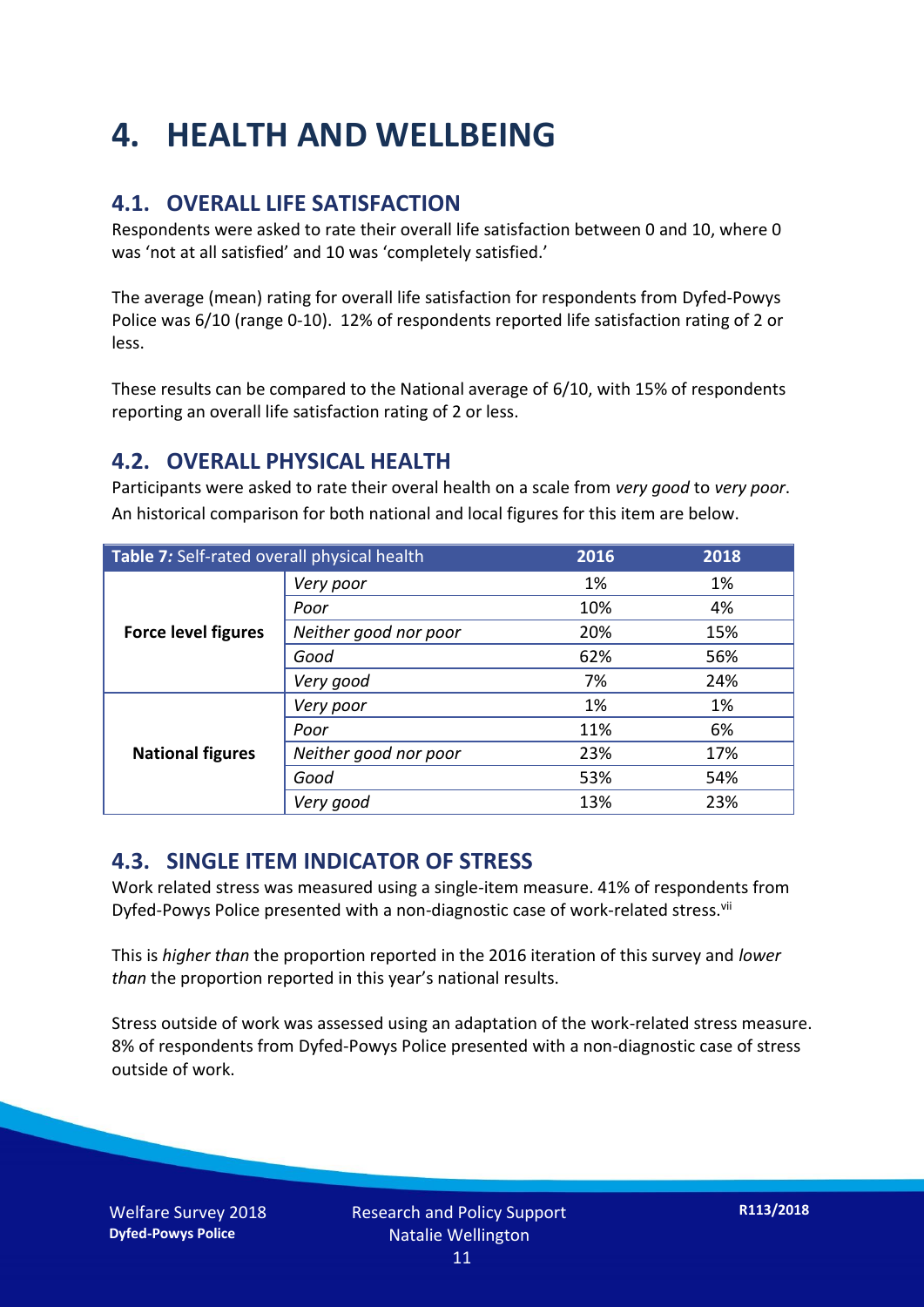#### **4.4. SINGLE ITEM INDICATOR FOR MENTAL HEALTH**

A top-level broad overview of mental wellbeing was established using an item that asked respondents to indicate whether they had experienced feelings of stress, low mood, anxiety, or other difficulties with their health and wellbeing over the last 12 months.

68% of respondents from Dyfed-Powys Police indicated that they had experienced feelings of stress, low mood, anxiety, or other difficulties with their health and wellbeing over the last 12 months; with 92% also indicating that these feelings were caused, or made worse by work.

#### **4.5. MENTAL WELLBEING**

Mental wellbeing can be broadly conceptualized as having two dimensions. The first concerns positive affect (i.e. pleasurable aspects of wellbeing such as feelings of optimism, cheerfulness, and relaxation). The second concerns psychological functioning (i.e. such as clear thinking, self-acceptance, personal development, competence, and autonomy).

To investigate mental wellbeing in more detail the two-dimensional structure of mental wellbeing described above was assessed using the short Warwick-Edinburgh Mental Wellbeing Scale (SWEMWBS). viii The scale asks individuals to rate their experience during the last two weeks for seven positively framed statements.

SWEMWBS findings for **Dyfed-Powys Police** are presented in the table below alongside those for national sample for 2016 and 2018.

**Table 8**: % of respondents that reported experiencing the following positive aspects of wellbeing *rarely* or *none of the time* over the previous 2 weeks

| <b>SWEMWBS item</b>                           | <b>National figures</b> |      | <b>Force level figures</b> |      |
|-----------------------------------------------|-------------------------|------|----------------------------|------|
|                                               | 2016                    | 2018 | 2016                       | 2018 |
| I've been feeling optimistic about the future | 62%                     | 36%  | 50%                        | 27%  |
| I've been feeling useful                      | 28%                     | 25%  | 21%                        | 26%  |
| I've been feeling relaxed                     | 60%                     | 48%  | 50%                        | 41%  |
| I've been dealing with problems well          | 20%                     | 19%  | 12%                        | 14%  |
| I've been thinking clearly                    | 16%                     | 16%  | 11%                        | 18%  |
| I've been feeling close to other people       | 34%                     | 28%  | 31%                        | 23%  |
| I've been able to make up my own mind         | 13%                     | 10%  | 8%                         | 11%  |
| about things                                  |                         |      |                            |      |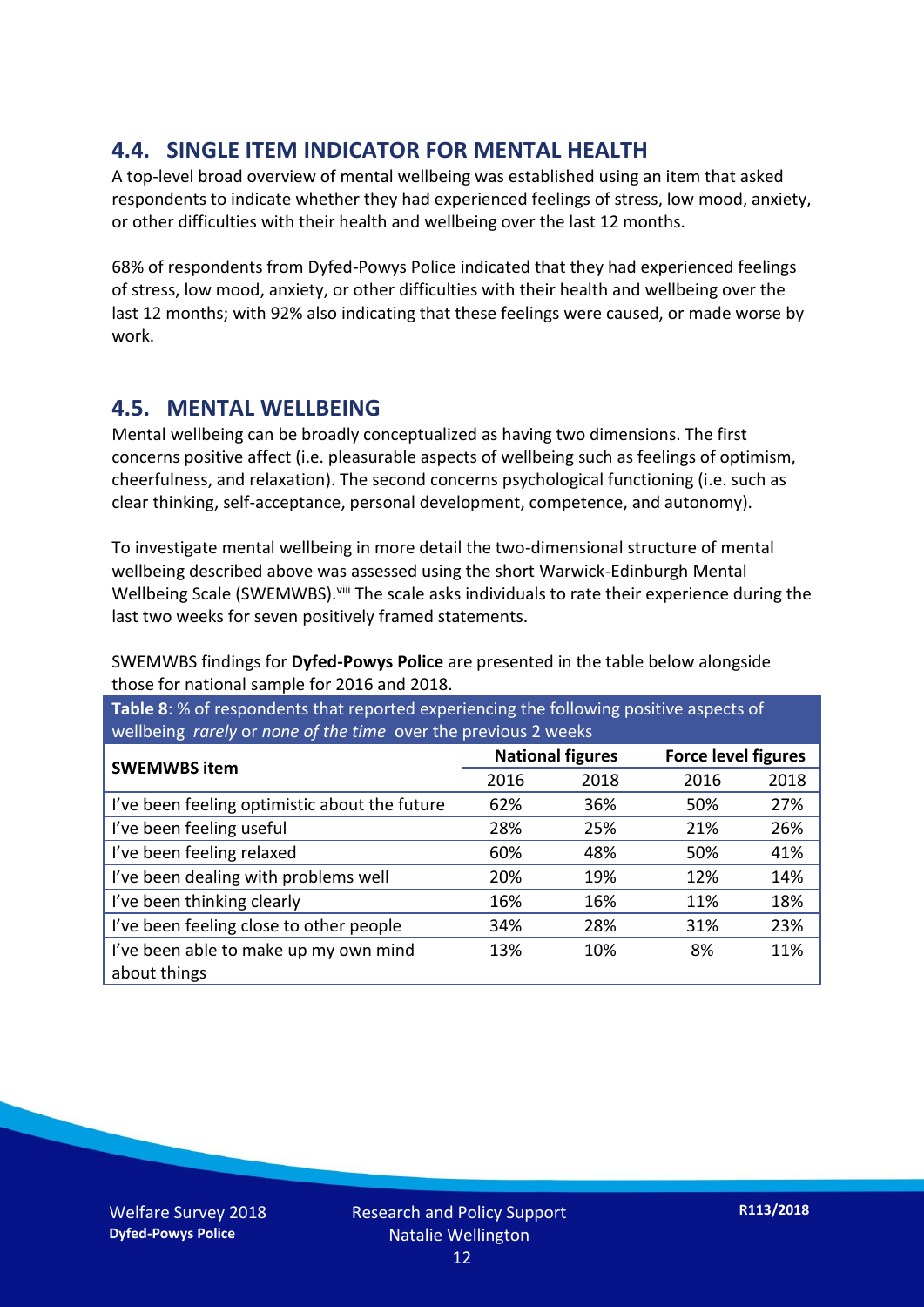#### **4.6. HELP SEEKING**

A question was applied to identify those who had ever **sought help** for feelings of stress, low mood, anxiety, or any other difficulties with mental health and wellbeing. Examples of sources of help were provided including GP, occupational health department, psychologist, therapist, and counsellor.

37% of responses from Dyfed-Powys Police had previously sought help for feelings of stress, low mood, anxiety or other difficulties with their mental health and wellbeing, 49% of which had done so within the last 12 months.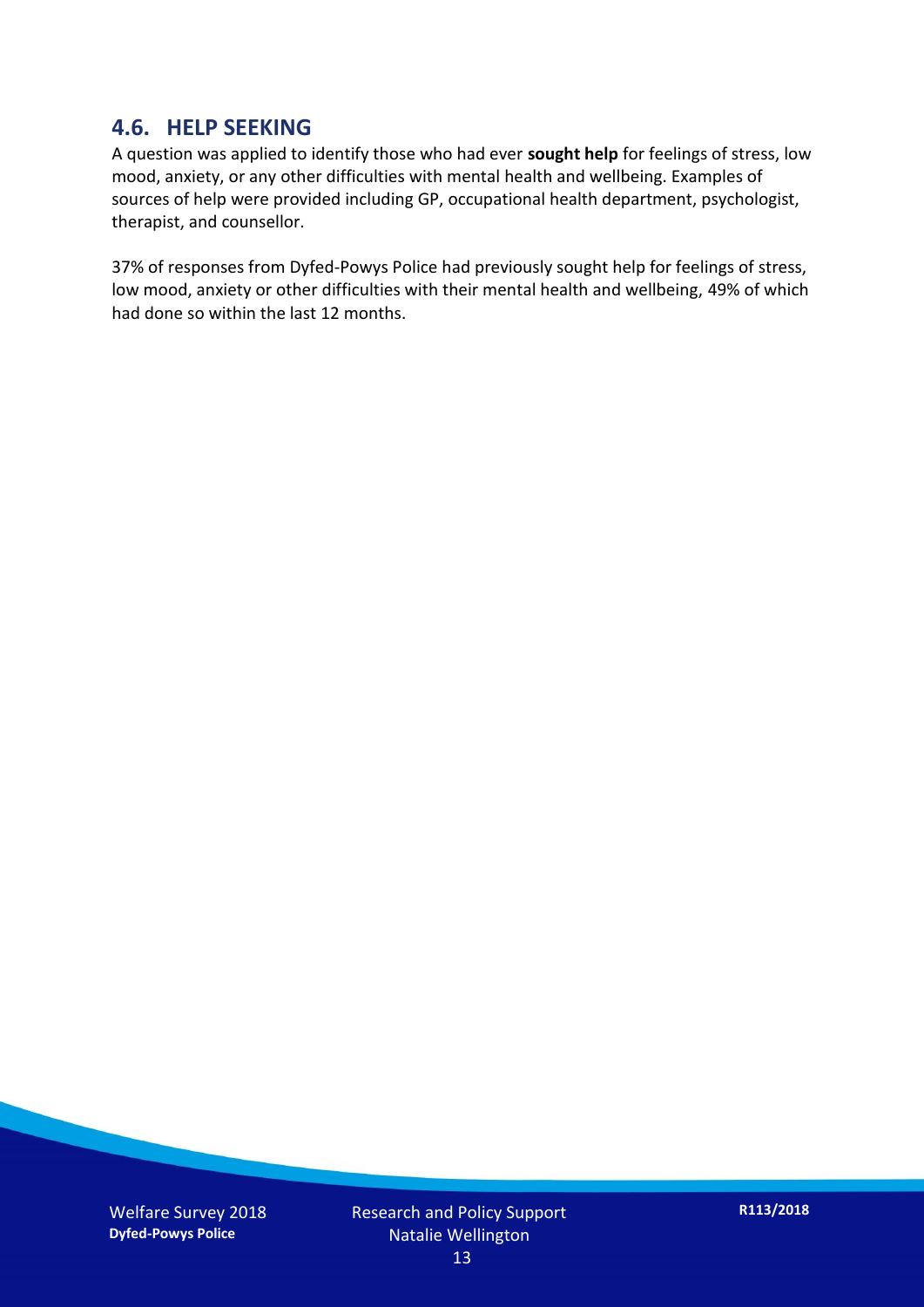### **5. ABSENCE BEHAVIOUR**

#### **5.1. ABSENCE**

59% of respondents from Dyfed-Powys Police reported one or more days of sickness absence and 35% of respondents indicated that at least one day of their sickness absence was attributable to stress, depression, or anxiety.

The national proportion of respondents who had taken one or more days of sickness absence was 56% and 32% of respondents indicated that at least one day of their sickness absence was attributable to stress, depression, or anxiety.

#### **5.2. PRESENTEEISM AND LEAVEISM**

Presenteeism is the act of attending work while ill. This has been shown to be associated with subsequent health decline, particularly in relation to burnout,  $\alpha$  and can to lead to elevated absenteeism.<sup>x</sup> Moreover, evidence suggests that presenteeism can compound the effects of the initial illness and negatively influence job satisfaction, resulting in negative job attitudes and withdrawal from work.<sup>xi</sup>

Leaveism is a recently coined term to describe hidden sickness absence and work undertaken during rest periods, including using allocated time off such as annual leave entitlements to take time off when they are in fact unwell.

Findings for Dyfed-Powys Police are presented in the graph below.



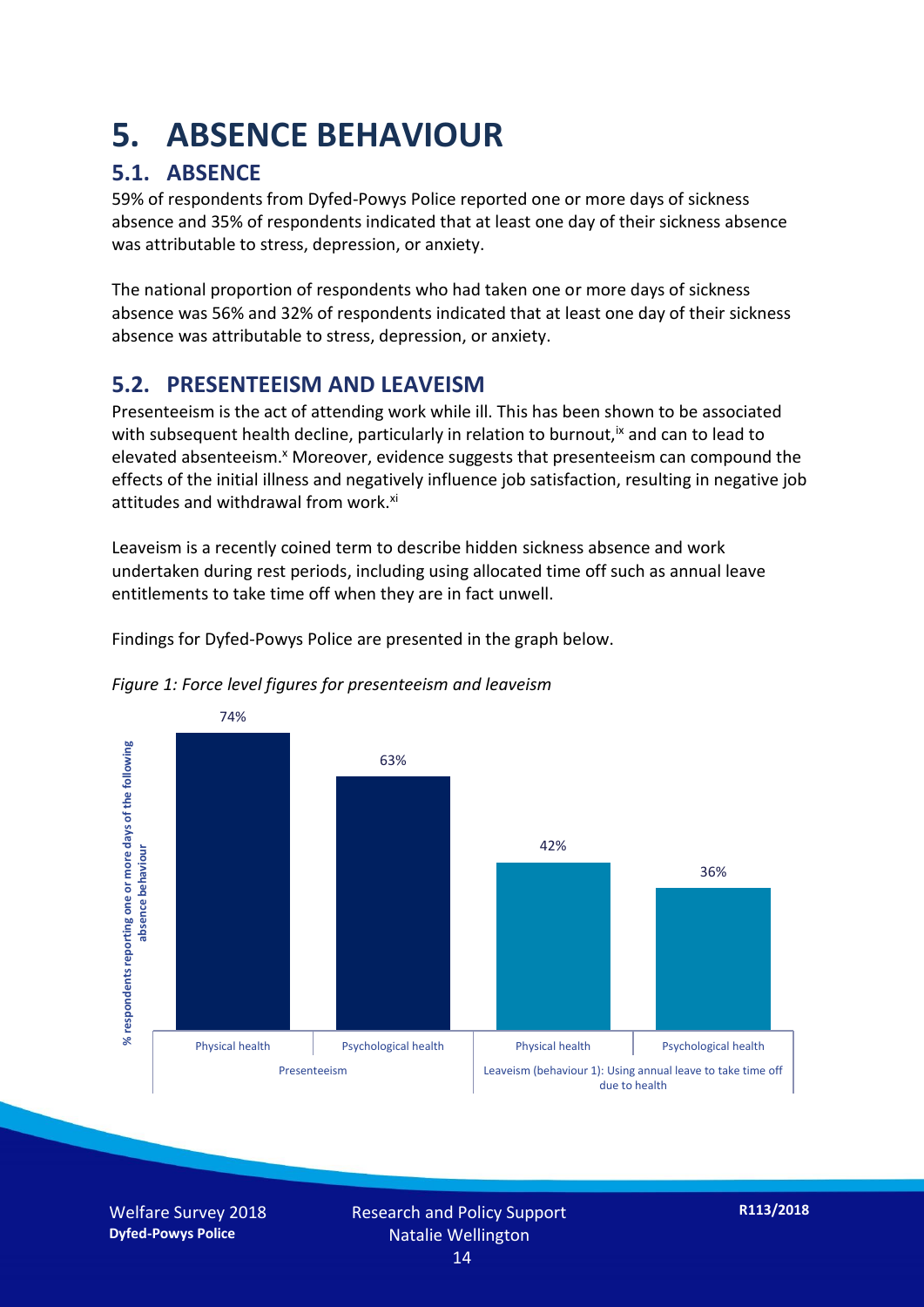### **6. Violence and physical injuries**

#### **6.1. VIOLENCE**

Verbal and physical violence was assessed using four questions regarding how often officers received verbal insults, verbal threats, unarmed physical attacks, and attacks with a weapon from members of the public over the previous 12 months. Findings are presented in the table below.

**Table 9:** Force level figures for frequency of verbal and physical violence from members of the public

| <b>Type of violent victimisation</b>               | % of respondents indicating frequency<br>of experience as at least once a week |      |  |
|----------------------------------------------------|--------------------------------------------------------------------------------|------|--|
|                                                    | 2016                                                                           | 2018 |  |
| Verbal insults (e.g., swearing, shouting, abuse)   | 39%                                                                            | 43%  |  |
| Verbal threats (e.g., threat of hitting, threat of | 19%                                                                            | 25%  |  |
| kicking)                                           |                                                                                |      |  |
| *Spitting assaults (i.e. being deliberately spat   |                                                                                | 2%   |  |
| upon)                                              |                                                                                |      |  |
| Unarmed physical attacks (e.g., struggling to      | 12%                                                                            | 16%  |  |
| get free, wrestling, hitting, kicking)             |                                                                                |      |  |
| Use of a deadly weapon (e.g., stick, bottle, axe,  | 1%                                                                             | 2%   |  |
| firearm)                                           |                                                                                |      |  |

\*Spitting assaults data was only available from 2018.

#### **6.2. INJURIES**

19% of Dyfed-Powys Police respondents reported that they had suffered one or more injuries that required medical attention as a result of work-related **violence** in the last year – losing more than 79 days in sickness absence.

This is *higher than* the proportion reporting one or more injuries as a result of work-related **violence** than reported in the 2016 iteration of this survey and *lower than* the proportion compared to this year's national results.

13% of Dyfed-Powys Police respondents also reported that they had suffered one or more injuries that required medical attention as a result of work-related **accidents** in the last year – losing more than 70 days in sickness absence.

This is *lower than* the proportion reporting one or more injuries as a result of work-related **accidents** in the 2016 iteration of this survey and *lower than* the proportion compared to this year's national results.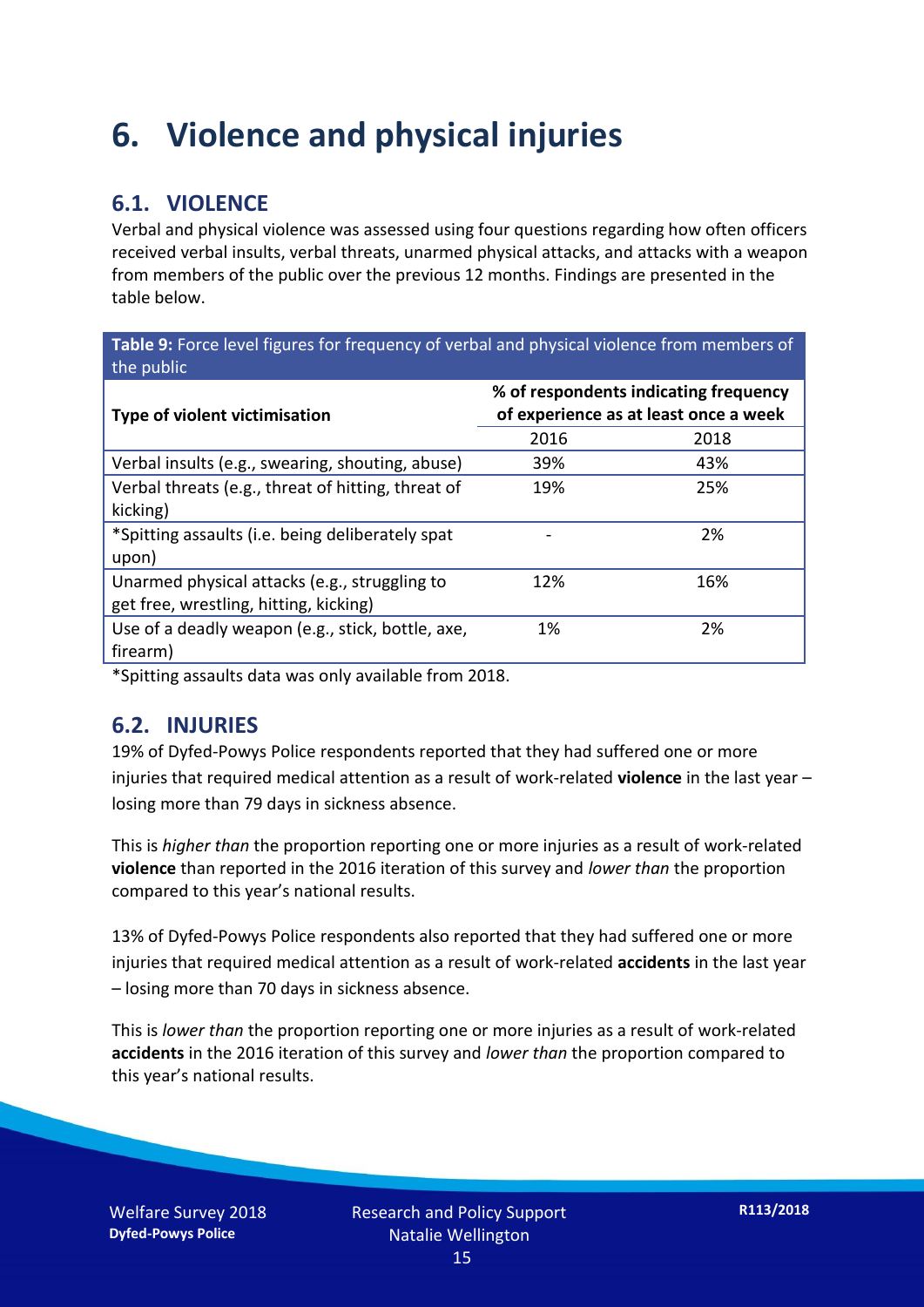## **7. ORGANISATIONAL SUPPORT: MENTAL HEALTH & WELLBEING**

Participants who indicated that they had sought help for difficulties with mental health and wellbeing were presented with additional questions concerning disclosure to a line manager.

#### **7.1. DISCLOSURE**

74% of respondents from Dyfed-Powys Police, for whom it was applicable, reported that they had disclosed seeking mental health and wellbeing support to their line managers. This can be compared with 66% from the same survey in 2016.

#### **7.2. REASONS FOR NON-DISCLOSURE**

Respondents who did not disclose to their line managers that they had sought mental health and wellbeing support, were asked to indicate why. Findings are presented in the table below.

| Table 10: Reasons for non-disclosure                        |                     |          |  |
|-------------------------------------------------------------|---------------------|----------|--|
|                                                             | % of total mentions |          |  |
| Item                                                        | Force level         | National |  |
|                                                             | figures             | figures  |  |
| I was worried that my other colleagues would find out       | 9%                  | 10%      |  |
| I thought it would negatively affect my opportunities for   | 15%                 | 11%      |  |
| promotion and/or specialising                               |                     |          |  |
| It wasn't affecting my work                                 | 2%                  | 7%       |  |
| I didn't want to be treated differently (in a negative way) | 15%                 | 13%      |  |
| I felt it was a personal matter                             | 15%                 | 20%      |  |
| I have had negative experiences of disclosing in the past   | 8%                  | 6%       |  |
| I thought it would have a negative impact on my career      | 9%                  | 10%      |  |
| There is a negative attitude in the police service towards  | 13%                 | 12%      |  |
| people who experience difficulties with their mental health |                     |          |  |
| and wellbeing                                               |                     |          |  |
| I did not think my line manager would treat me with         | 9%                  | 7%       |  |
| empathy                                                     |                     |          |  |
| For reasons other than those listed above                   | 4%                  | 4%       |  |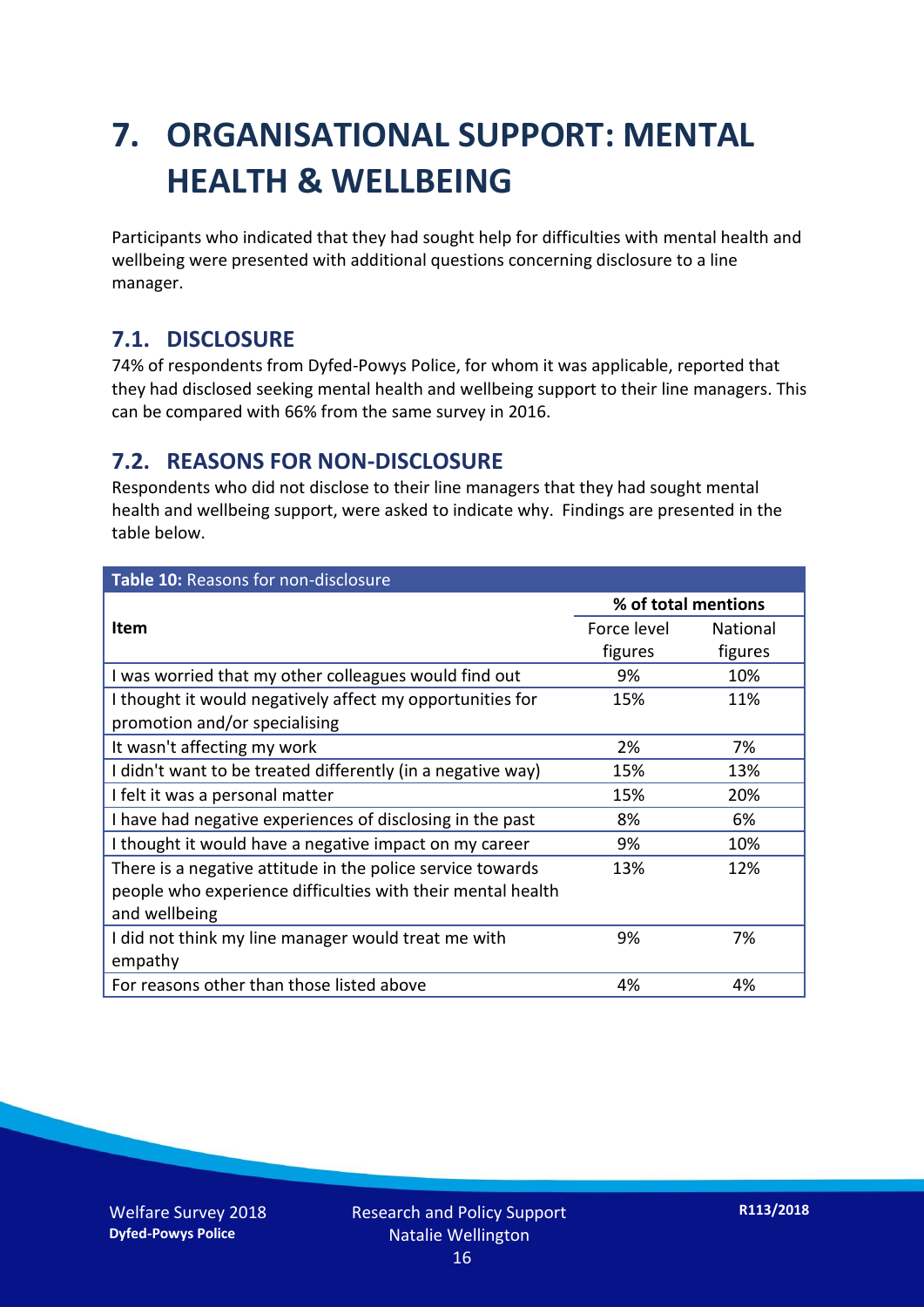#### **7.3. ATTITUDES TO MENTAL HEALTH AND WELLBEING**

All respondents were asked about the attitude of the police service towards mental health and wellbeing.

Respondents were provided with a list of statements, and asked to indicate the extent to which they agreed or disagreed with the statement.

The table below shows the percentage of respondents who agreed with three key statements about the police services attitudes towards mental health and wellbeing for both Dyfed-Powys Police, and the police service as a whole.

| Table 11: Attitudes to mental health and wellbeing |                                                    |                  |
|----------------------------------------------------|----------------------------------------------------|------------------|
| <b>Statements</b>                                  | % of respondents that agreed with<br>the statement |                  |
|                                                    | Force level figures                                | National figures |
| The police service encourages staff to talk openly | 45%                                                | 45%              |
| about mental health and wellbeing                  |                                                    |                  |
| Someone would be treated differently (in a         | 37%                                                | 37%              |
| negative way) if they disclosed difficulties with  |                                                    |                  |
| their mental health and wellbeing                  |                                                    |                  |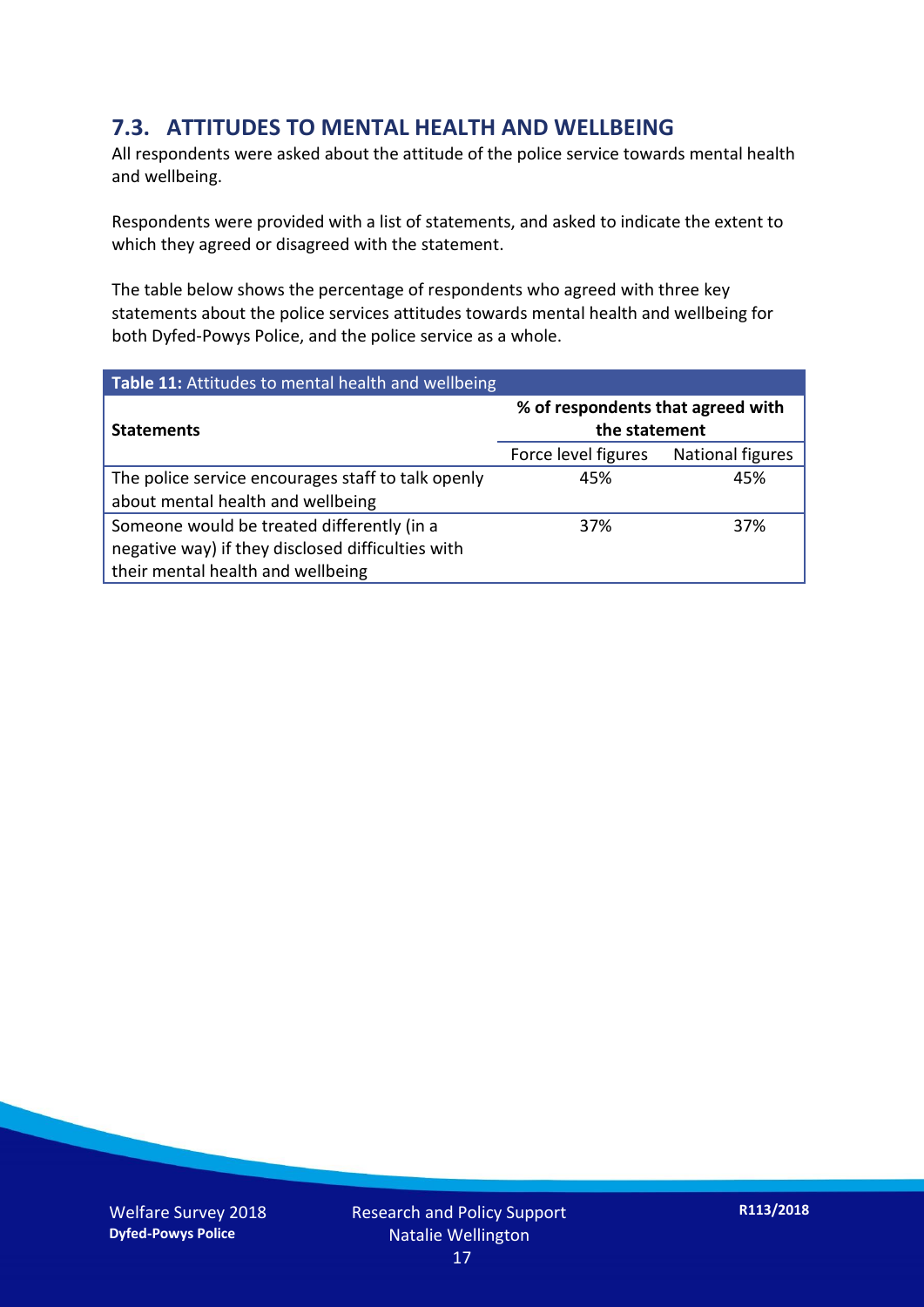### **8. Notes for JBBs**

Additional findings from the 2018 Demand, Capacity and Welfare survey are available on request from the Research and Policy department. Additional topics include, but are not limited to:

- Morale,
- Fatigue and sleep,
- Managerial mental health and wellbeing support,
- Organisational change, and
- Organisational justice.

The findings of the survey can also be broken down in more detail in terms of different demographic groups, such as rank, role or length of service. However please be aware that we can only go into a certain level of detail with this demographic data in order to preserve respondents' confidentiality.

JBBs wishing to obtain further information can contact [ResearchandDataCollection@polfed.org](mailto:ResearchandDataCollection@polfed.org) to discuss their requirements.

The Research and Policy Department only has one member of staff responsible for these data requests; please bear this in mind in terms of turnaround times and the amount of data you request when contacting the team.

All other interested parties should speak to their local JBB in the first instance.